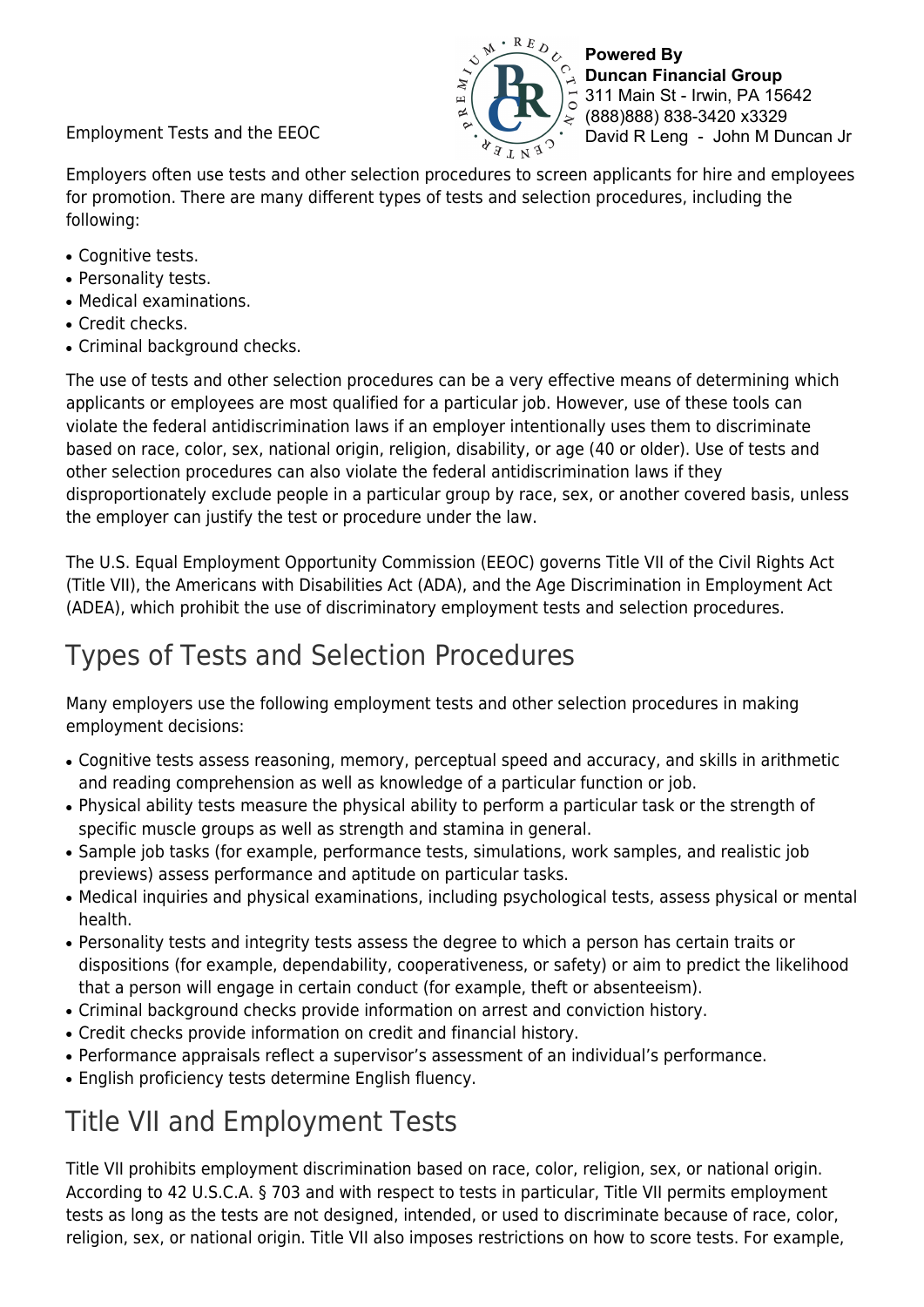employers are not permitted to adjust the scores of, use different cutoff scores for, or otherwise alter the results of employment-related tests on the basis of race, color, religion, sex, or national origin.

## Disparate Treatment and Disparate Impact Discrimination

Title VII prohibits both disparate treatment and disparate impact discrimination. Title VII disparate treatment discrimination occurs where the discrimination is intentional and based on race, color, religion, sex, or national origin. For example, Title VII forbids a covered employer from testing the reading ability of African American applicants or employees but not testing the reading ability of their Caucasian counterparts. Disparate treatment cases typically involve the following issues:

- Whether people of a different race, color, religion, sex, or national origin are treated differently.
- Whether there is any evidence of bias, such as discriminatory statements.
- The employer's reason for the difference in treatment.
- Whether the evidence demonstrates that the employer's reason for the difference in treatment is untrue, and that the actual reason for the different treatment is race, color, religion, sex, or national origin.

Title VII disparate impact discrimination occurs where employers use neutral tests or selection procedures that have the effect of disproportionately excluding persons based on race, color, religion, sex, or national origin where the tests or selection procedures are not job related and consistent with business necessity. Disparate impact cases typically involve the following issues:

- Whether the employer implements a particular employment practice that has a disparate impact on the basis of race, color, religion, sex, or national origin. For example, if an employer requires that all applicants pass a physical agility test, the test may disproportionately screen out women or another group. Determining whether a test or other selection procedure has a disparate impact on a particular group ordinarily requires a statistical analysis.
- Whether the selection procedure has a disparate impact based on race, color, religion, sex, or national origin, and whether the employer can demonstrate that the selection procedure is job related and consistent with business necessity. An employer can meet this standard by showing that it is necessary to the safe and efficient performance of the job. The challenged policy or practice should therefore be associated with the skills needed to perform the job successfully. In contrast to a general measurement of applicants' or employees' skills, the challenged policy or practice must evaluate an individual's skills as related to the particular job in question.
- Whether the employer can demonstrate that the selection procedure is job related and consistent with business necessity, and whether the person challenging the selection procedure can demonstrate that there is a less discriminatory alternative available; for example, whether there is another test available that would be equally effective in predicting job performance but would not disproportionately exclude the protected group.

**Note:** In 1978, the EEOC adopted the Uniform Guidelines on Employee Selection Procedures (UGESP) under Title VII. The UGESP provided uniform guidance for employers about how to determine if their tests and selection procedures were lawful for purposes of Title VII disparate impact theory. The UGESP outlines three different ways employers can show that their employment tests and other selection criteria are job related and consistent with business necessity. These methods of demonstrating job-relatedness are test validation. The UGESP provides detailed guidance about each method of test validation.

## EEOC Enforcement Actions and Employment Testing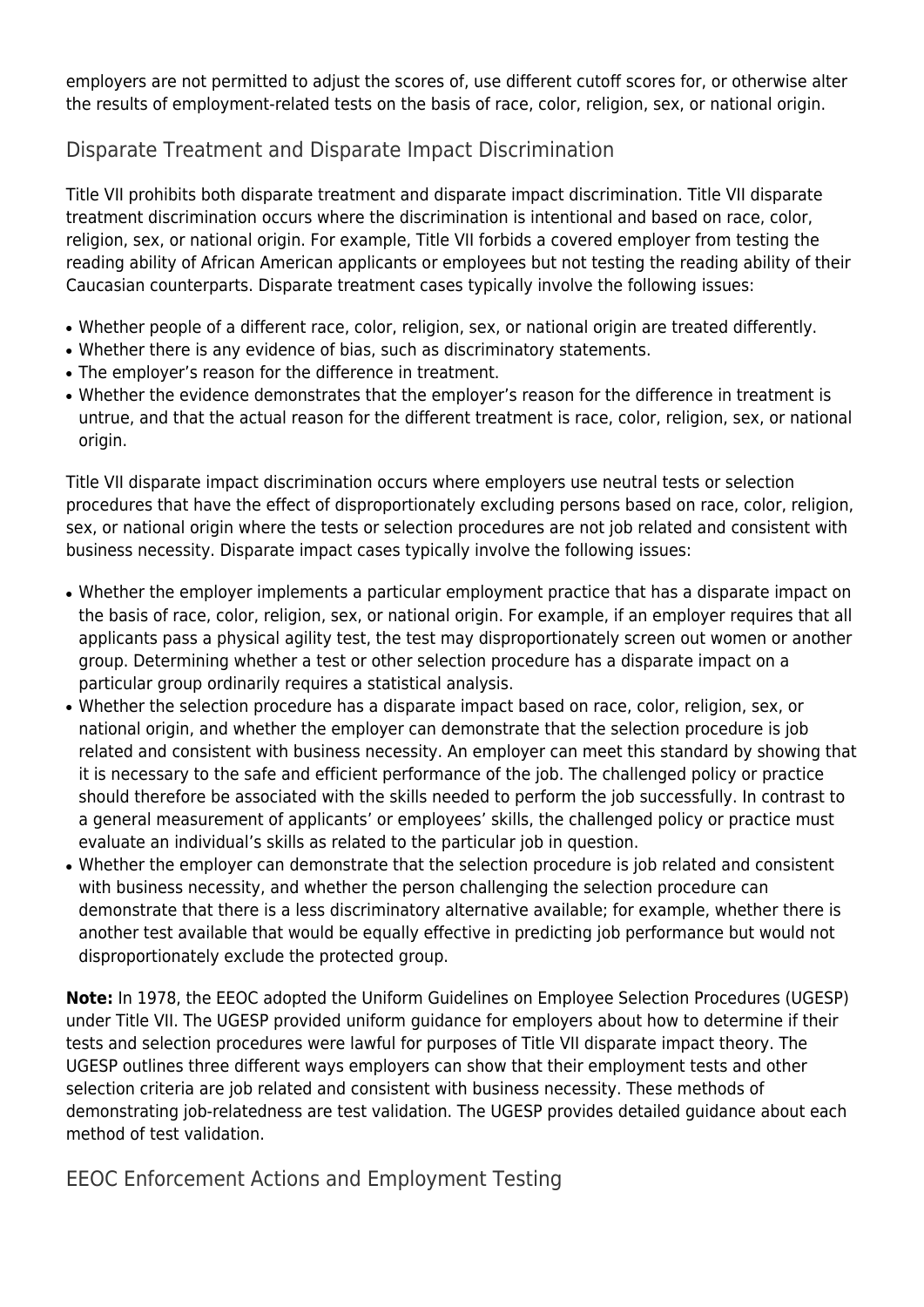Title VII and Cognitive Tests: Less Discriminatory Alternative for Cognitive Test with Disparate Impact

EEOC v. Ford Motor Co. and United Automobile Workers of America involved a court-approved settlement agreement on behalf of a nationwide class of African Americans who were rejected for an apprenticeship program after taking a cognitive test known as the Apprenticeship Training Selection System (ATSS). The ATSS was a written cognitive test that measured verbal, numerical, and spatial reasoning in order to evaluate mechanical aptitude. Although it had been validated in 1991, the ATSS continued to have a statistically significant disparate impact by excluding African American applicants.

Less discriminatory selection procedures were subsequently developed that would have served Ford's needs, but Ford did not modify its procedures. In the settlement agreement, Ford agreed to replace the ATSS with a selection procedure to be designed by a jointly-selected industrial psychologist that would predict job success and reduce adverse impact. Additionally, Ford paid \$8.55 million in monetary relief.

Title VII and Physical Strength Tests: Strength Test Must Be Job Related and Consistent with Business Necessity if the Test Disproportionately Excludes Women

In EEOC v. Dial Corp., women were disproportionately rejected for entry-level production jobs because of a strength test. The test had a significant adverse impact on women — prior to the use of the test, 46 percent of hires were women; after use of the test, only 15 percent of hires were women. Dial defended the test by noting that it looked like the job and use of the test had resulted in fewer injuries to hired workers. However, the EEOC established through expert testimony that the test was considerably more difficult than the job and that the reduction in injuries occurred two years before the test was implemented, most likely due to improved training and better job rotation procedures.

On appeal, the Eighth Circuit upheld the trial court's finding that Dial's use of the test violated Title VII under the disparate impact theory of discrimination.

## The Americans with Disabilities Act

The Americans with Disabilities Act (ADA) prohibits private employers and state and local governments from discriminating against qualified individuals with disabilities on the basis of their disabilities. The ADA specifies when an employer may require an applicant or employee to undergo a medical examination — specifically, a procedure or test that seeks information about an individual's physical or mental impairments or health. The ADA also specifies when an employer may make disability-related inquiries, which are inquiries that are likely to elicit information about a disability. The ADA regulates the following:

- When hiring, an employer may not ask questions about disability or require medical examinations until after the employer makes a conditional job offer to the applicant.
- After making a job offer (but before the person starts working), an employer may ask disabilityrelated questions and conduct medical examinations as long as it does so for all individuals entering the same job category.
- With respect to employees, an employer may ask questions about disability or require medical examinations only if doing so is job related and consistent with business necessity. For example, an employer could request medical information when the employer has a reasonable belief — based on objective evidence — that a particular employee will be unable to perform essential job functions or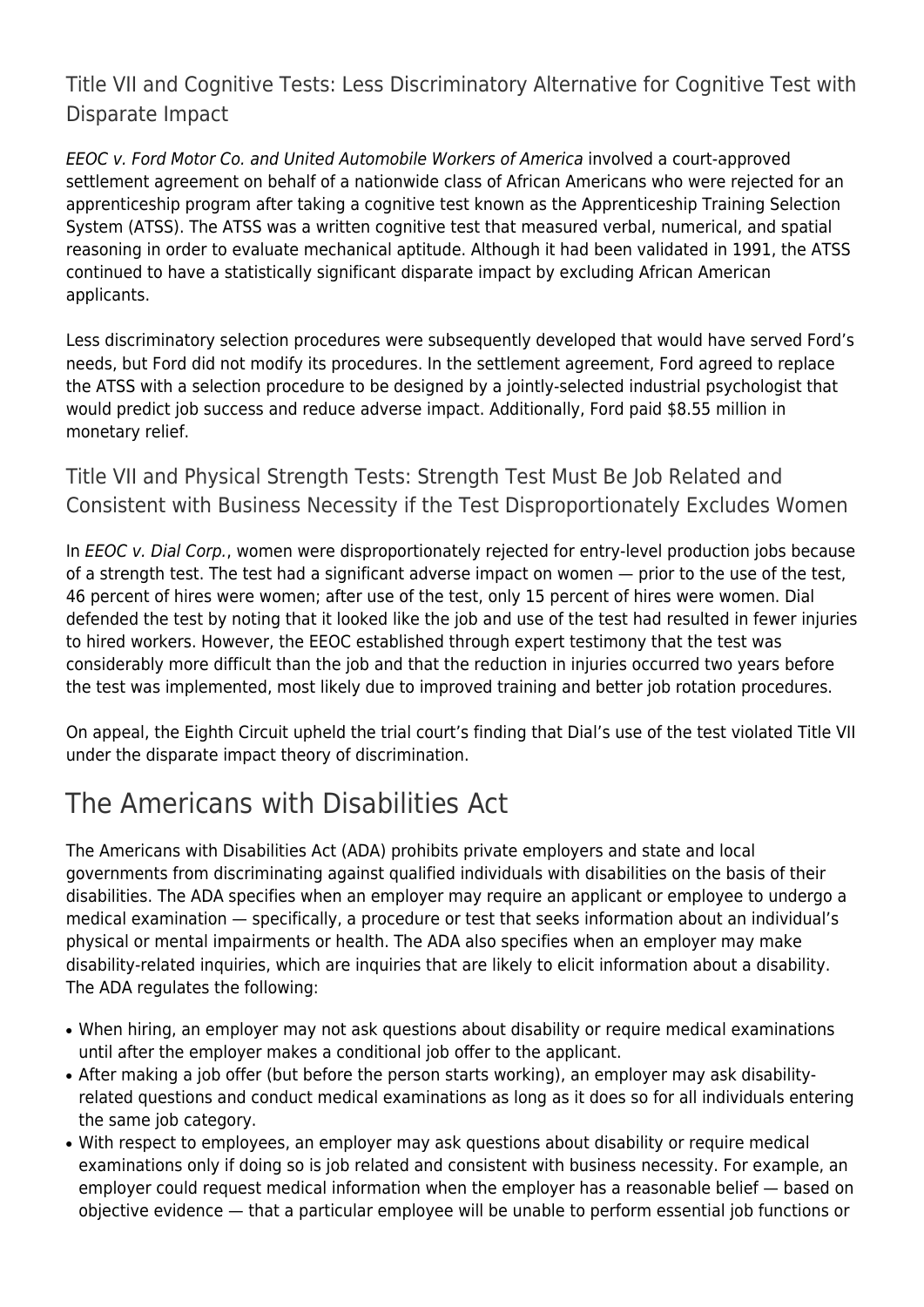will pose a direct threat because of a medical condition, or when an employer receives a request for a reasonable accommodation and the person's disability and/or need for accommodation is not obvious.

The ADA also makes it unlawful to:

- Use employment tests that screen out or tend to screen out an individual with a disability or a class of individuals with disabilities unless the test, as used by the employer, is shown to be job related and consistent with business necessity.
- Fail to select and administer employment tests in the most effective manner to ensure that test results accurately reflect the skills, aptitude, or whatever other factor that such test purports to measure, rather than reflecting an applicant's or employee's impairment.
- Fail to make reasonable accommodations, including in the administration of tests, to the known physical or mental limitations of an otherwise qualified individual with a disability who is an applicant or employee, unless such accommodation would impose an undue hardship.

## EEOC Enforcement Action and Employment Testing

ADA and Test Accommodation: Employer Must Provide Reasonable Accommodation on Pre-employment Test for Hourly, Unskilled Manufacturing Jobs

The EEOC settled EEOC v. Daimler Chrysler Corp., a case brought on behalf of applicants with learning disabilities who needed reading accommodations during a pre-employment test given for hourly unskilled manufacturing jobs. The resulting settlement agreement provided monetary relief for 12 identified individuals and the opportunity to take the hiring test with the assistance of a reader. The settlement agreement also required that the employer provide a reasonable accommodation on this particular test to each applicant who requested a reader and provided documentation establishing an ADA disability. The accommodation consisted of either a reader for all instructions and all written parts of the test, or an audiotape providing the same information.

# Age Discrimination in Employment Act

The ADEA prohibits discrimination based on age (40 and over) with respect to any term, condition, or privilege of employment. Under the ADEA, covered employers may not select individuals for hiring, promotion, or reductions in force in a way that unlawfully discriminates on the basis of age. The ADEA also prohibits disparate treatment discrimination (intentional discrimination based on age). For example, the ADEA forbids an employer from giving a physical agility test only to applicants over age 50, based on a belief that they are less physically able to perform a particular job, but not testing younger applicants.

The ADEA also prohibits employers from using neutral tests or selection procedures that have a discriminatory impact on persons based on age (40 or older), unless the challenged employment action is based on a reasonable factor other than age. Consequently, if a test or other selection procedure has a disparate impact based on age, the employer must show that the test or device chosen was a reasonable one.

# Employer Best Practices

## Employers must:

• Administer tests and other selection procedures without regard to race, color, national origin, sex,